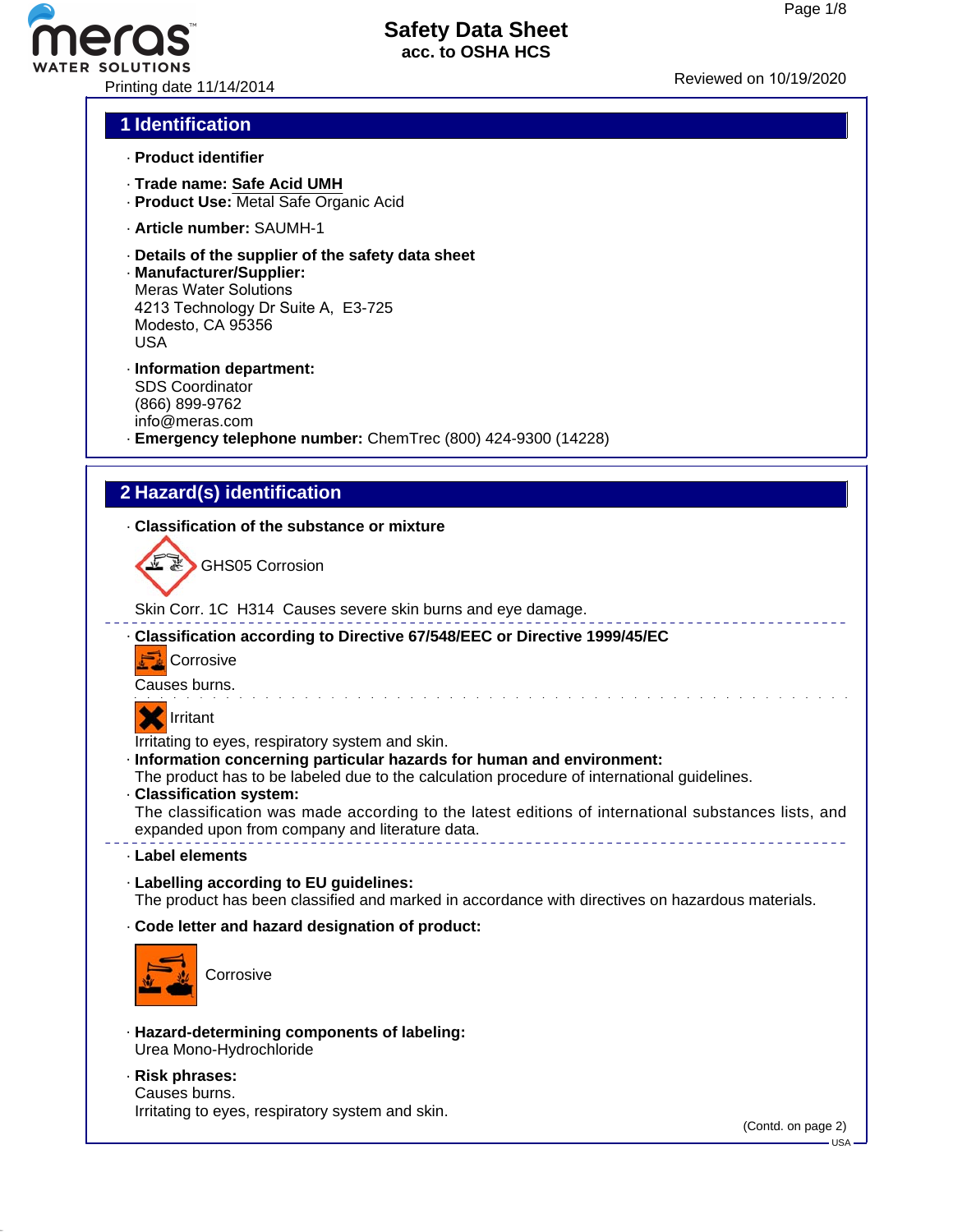# **R SOLUTIONS**

## **Safety Data Sheet acc. to OSHA HCS**

Printing date 11/14/2014 Reviewed on 10/19/20<sup>20</sup>

**Trade name: Safe Acid UMH**

#### (Contd. of page 1)

· **Safety phrases:**

In case of contact with eyes, rinse immediately with plenty of water and seek medical advice. Wear suitable protective clothing, gloves and eye/face protection.

In case of accident or if you feel unwell, seek medical advice immediately (show the label where possible).

This material and its container must be disposed of as hazardous waste.

- · **Classification system:**
- · **NFPA ratings (scale 0 4)**

0  $\overline{\mathbf{0}}$  $Health = 2$  $Fire = 0$  $Reactivity = 0$ 

#### · **HMIS-ratings (scale 0 - 4)**



· **Personal Protection** C

· **Other hazards**

2

- · **Results of PBT and vPvB assessment**
- · **PBT:** Not applicable.
- · **vPvB:** Not applicable.

#### **3 Composition/information on ingredients**

· **Chemical characterization: Mixtures**

· **Description:** Mixture of the substances listed below with nonhazardous additions.

· **Dangerous components:** Void

## **4 First-aid measures**

- · **Description of first aid measures**
- · **General information:** Immediately remove any clothing soiled by the product.
- · **After inhalation:** In case of unconsciousness place patient stably in side position for transportation.
- · **After skin contact:** Immediately wash with water and soap and rinse thoroughly.
- · **After eye contact:**

Rinse opened eye for several minutes under running water. If symptoms persist, consult a doctor.

· **After swallowing:** Drink copious amounts of water and provide fresh air. Immediately call a doctor.

- · **Most important symptoms and effects, both acute and delayed** No further relevant information available.
- · **Indication of any immediate medical attention and special treatment needed** No further relevant information available.

## **5 Fire-fighting measures**

- · **Extinguishing media**
- · **Suitable extinguishing agents:**

CO2, extinguishing powder or water spray. Fight larger fires with water spray or alcohol resistant foam.

(Contd. on page 3)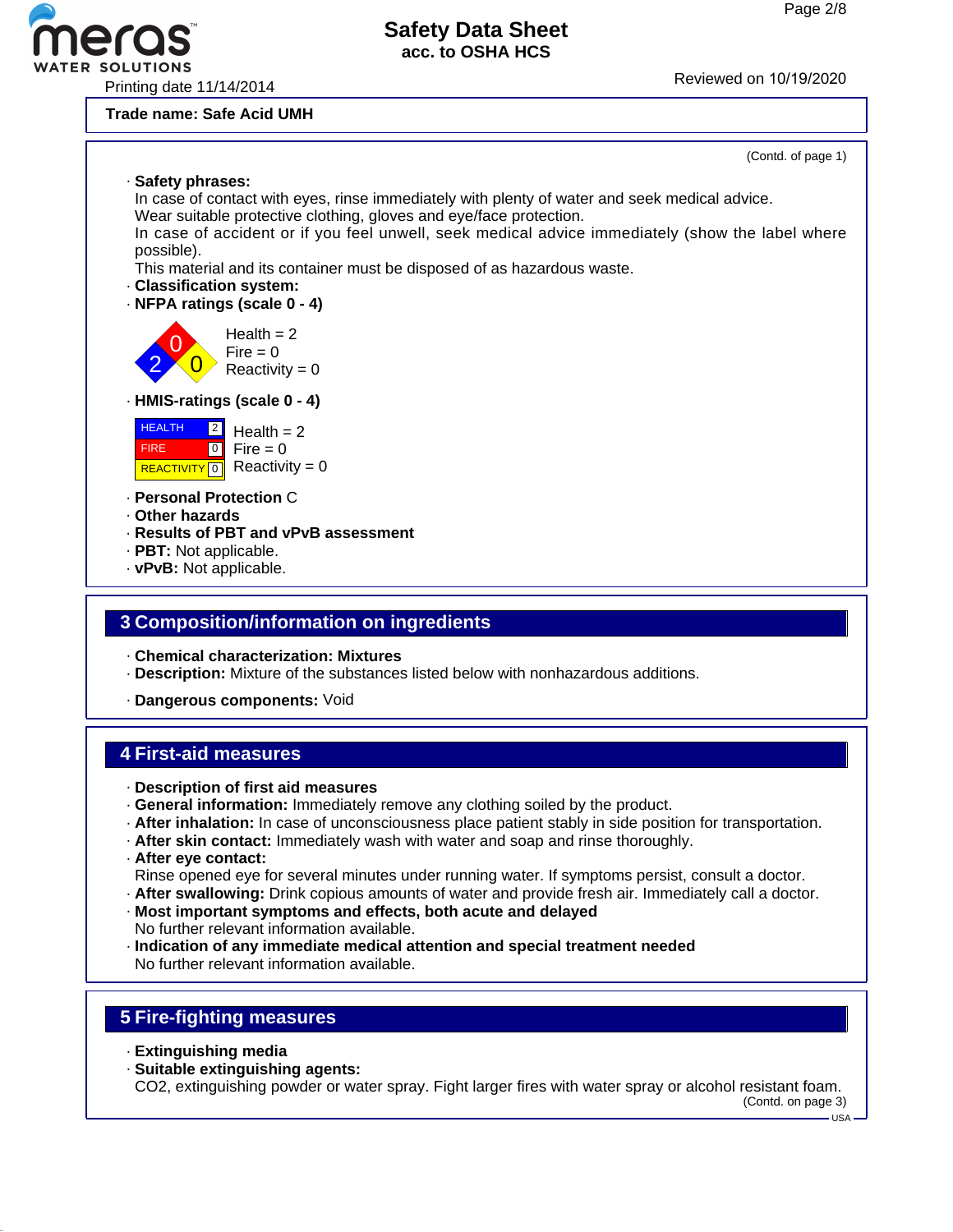Printing date 11/14/2014 **Reviewed on 10/19/2020** 

#### **Trade name: Safe Acid UMH**

- · **Special hazards arising from the substance or mixture**
- During heating or in case of fire poisonous gases are produced.
- · **Advice for firefighters**
- · **Protective equipment:** Mouth respiratory protective device.

#### **6 Accidental release measures**

- · **Personal precautions, protective equipment and emergency procedures** Mount respiratory protective device. Wear protective equipment. Keep unprotected persons away. · **Environmental precautions:** Dilute with plenty of water. Do not allow to enter sewers/ surface or ground water. · **Methods and material for containment and cleaning up:** Absorb with liquid-binding material (sand, diatomite, acid binders, universal binders, sawdust). Use neutralizing agent. Dispose contaminated material as waste according to item 13. Ensure adequate ventilation. · **Reference to other sections** See Section 7 for information on safe handling.
	- See Section 8 for information on personal protection equipment.

See Section 13 for disposal information.

#### **7 Handling and storage**

- · **Precautions for safe handling** Ensure good ventilation/exhaustion at the workplace. Prevent formation of aerosols.
- · **Information about protection against explosions and fires:** Keep respiratory protective device available.
- · **Conditions for safe storage, including any incompatibilities**
- · **Storage:**
- · **Requirements to be met by storerooms and receptacles:** The recommended storage temperature is above 32F, preferably at room temperature (70F) Store closed containers in a cool, dry, well-ventilated area with acid-resistant floors. Keep out of direct sunlight and away from water, heat and incompatible materials.
- · **Information about storage in one common storage facility:** Not required.
- · **Further information about storage conditions:** Keep receptacle tightly sealed. Store in cool, dry conditions in well sealed receptacles.
- · **Specific end use(s)** No further relevant information available.

#### **8 Exposure controls/personal protection**

· **Additional information about design of technical systems:** No further data; see item 7.

- · **Control parameters**
- · **Components with limit values that require monitoring at the workplace:**

The product does not contain any relevant quantities of materials with critical values that have to be monitored at the workplace.

(Contd. on page 4)



(Contd. of page 2)

USA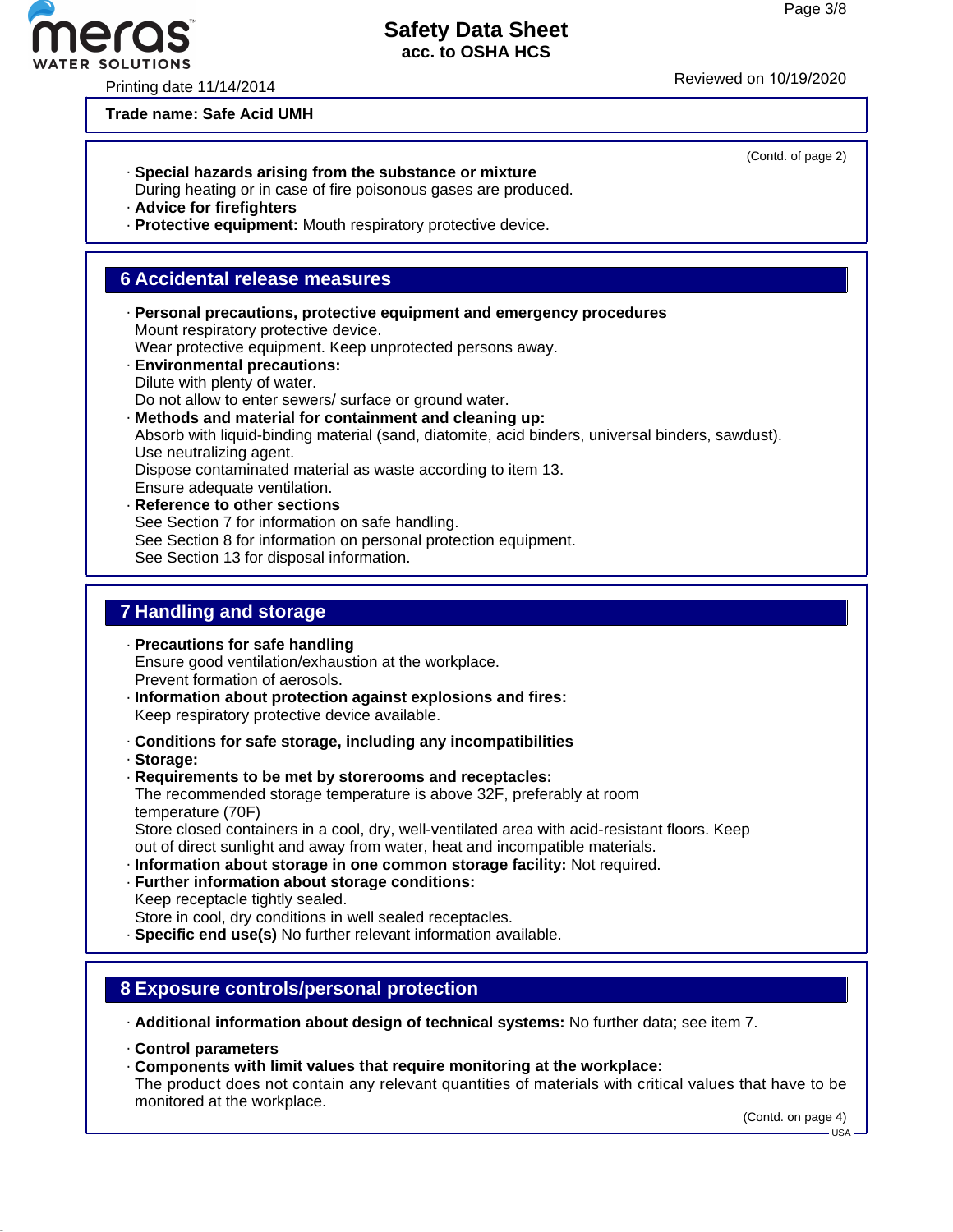WATER SOLUTIONS<br>Printing date 11/14/2014 Reviewed on 10/19/2020

eros

#### **Trade name: Safe Acid UMH**

|                                                                                                                                                                                                                                                                                                                                                                       | (Contd. of page 3)<br>. Additional information: The lists that were valid during the creation were used as basis.                                                                                                                                                                                                                                                                                                                                                                                                                                                                                                                                                                                                                                   |
|-----------------------------------------------------------------------------------------------------------------------------------------------------------------------------------------------------------------------------------------------------------------------------------------------------------------------------------------------------------------------|-----------------------------------------------------------------------------------------------------------------------------------------------------------------------------------------------------------------------------------------------------------------------------------------------------------------------------------------------------------------------------------------------------------------------------------------------------------------------------------------------------------------------------------------------------------------------------------------------------------------------------------------------------------------------------------------------------------------------------------------------------|
| · Exposure controls<br>- Personal protective equipment:<br>· General protective and hygienic measures:<br>Keep away from foodstuffs, beverages and feed.<br>Immediately remove all soiled and contaminated clothing.<br>Wash hands before breaks and at the end of work.<br>Avoid contact with the eyes and skin.<br>· Breathing equipment:<br>· Protection of hands: | In case of brief exposure or low pollution use respiratory filter device. In case of intensive or longer<br>exposure use respiratory protective device that is independent of circulating air.                                                                                                                                                                                                                                                                                                                                                                                                                                                                                                                                                      |
| Protective gloves                                                                                                                                                                                                                                                                                                                                                     |                                                                                                                                                                                                                                                                                                                                                                                                                                                                                                                                                                                                                                                                                                                                                     |
| preparation/ the chemical mixture.<br>degradation<br>· Material of gloves<br>be checked prior to the application.<br>· Penetration time of glove material<br>to be observed.<br>· Eye protection:<br>Tightly sealed goggles                                                                                                                                           | The glove material has to be impermeable and resistant to the product/ the substance/ the preparation.<br>Due to missing tests no recommendation to the glove material can be given for the product/ the<br>Selection of the glove material on consideration of the penetration times, rates of diffusion and the<br>The selection of the suitable gloves does not only depend on the material, but also on further marks of<br>quality and varies from manufacturer to manufacturer. As the product is a preparation of several<br>substances, the resistance of the glove material can not be calculated in advance and has therefore to<br>The exact break through time has to be found out by the manufacturer of the protective gloves and has |
|                                                                                                                                                                                                                                                                                                                                                                       |                                                                                                                                                                                                                                                                                                                                                                                                                                                                                                                                                                                                                                                                                                                                                     |
| 9 Physical and chemical properties                                                                                                                                                                                                                                                                                                                                    |                                                                                                                                                                                                                                                                                                                                                                                                                                                                                                                                                                                                                                                                                                                                                     |
| · Information on basic physical and chemical properties<br>· General Information<br>· Appearance:<br>Form:                                                                                                                                                                                                                                                            | Liquid                                                                                                                                                                                                                                                                                                                                                                                                                                                                                                                                                                                                                                                                                                                                              |
| Color:                                                                                                                                                                                                                                                                                                                                                                | Clear, Amber                                                                                                                                                                                                                                                                                                                                                                                                                                                                                                                                                                                                                                                                                                                                        |
| · Odor:<br>· Odor threshold:                                                                                                                                                                                                                                                                                                                                          | <b>Odorless</b><br>Not determined.                                                                                                                                                                                                                                                                                                                                                                                                                                                                                                                                                                                                                                                                                                                  |
| $\cdot$ pH-value at 20 °C (68 °F):                                                                                                                                                                                                                                                                                                                                    | < 2                                                                                                                                                                                                                                                                                                                                                                                                                                                                                                                                                                                                                                                                                                                                                 |
| · Specific Gravity                                                                                                                                                                                                                                                                                                                                                    | >1.1                                                                                                                                                                                                                                                                                                                                                                                                                                                                                                                                                                                                                                                                                                                                                |

· **Change in condition Melting point/Melting range:** Undetermined.<br>**Boiling point/Boiling range:** 109 °C (228 °F) **Boiling point/Boiling range:** 

(Contd. on page 5)

 $-$  USA -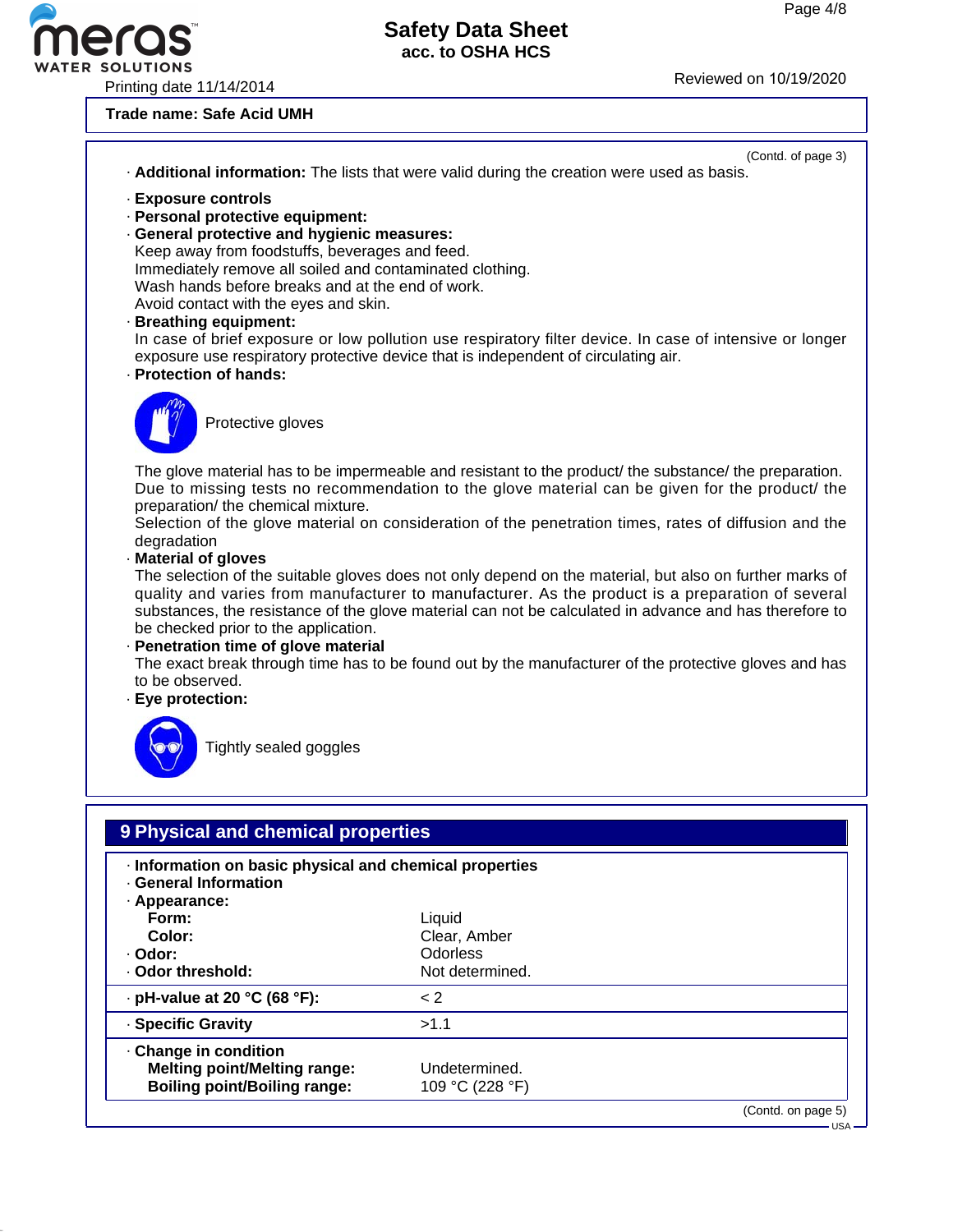

**Trade name: Safe Acid UMH**

|                                                                           | (Contd. of page 4)                                                       |  |
|---------------------------------------------------------------------------|--------------------------------------------------------------------------|--|
| · Flash point:                                                            | Not applicable.                                                          |  |
| · Flammability (solid, gaseous):                                          | Not applicable.                                                          |  |
| · Ignition temperature:                                                   |                                                                          |  |
| <b>Decomposition temperature:</b>                                         | Not determined.                                                          |  |
| · Auto igniting:                                                          | Product is not selfigniting.                                             |  |
| · Danger of explosion:                                                    | Product does not present an explosion hazard.                            |  |
| <b>Explosion limits:</b><br>Lower:<br>Upper:                              | Not determined.<br>Not determined.                                       |  |
| · Vapor pressure:                                                         | Not determined.                                                          |  |
| · Density:<br>· Relative density<br>· Vapor density<br>· Evaporation rate | Not determined.<br>Not determined.<br>Not determined.<br>Not determined. |  |
| · Solubility in / Miscibility with<br>Water:                              | Fully miscible.                                                          |  |
| · Partition coefficient (n-octanol/water): Not determined.                |                                                                          |  |
| · Viscosity:<br>Dynamic:<br>Kinematic:                                    | Not determined.<br>Not determined.                                       |  |
| · Solvent content:<br><b>Organic solvents:</b><br>Other information       | $0.0\%$<br>No further relevant information available.                    |  |

## **10 Stability and reactivity**

- · **Reactivity**
- · **Chemical stability**
- · **Thermal decomposition / conditions to be avoided:**
- No decomposition if used according to specifications.
- · **Possibility of hazardous reactions** No dangerous reactions known.
- · **Conditions to avoid** No further relevant information available.
- · **Incompatible materials:** No further relevant information available.
- · **Hazardous decomposition products:** No dangerous decomposition products known.

#### **11 Toxicological information**

- · **Information on toxicological effects**
- · **Acute toxicity:**
- · **Primary irritant effect:**
- · **on the skin:**

Caustic effect on skin and mucous membranes. Irritant to skin and mucous membranes.

(Contd. on page 6)

 $-1$ ISA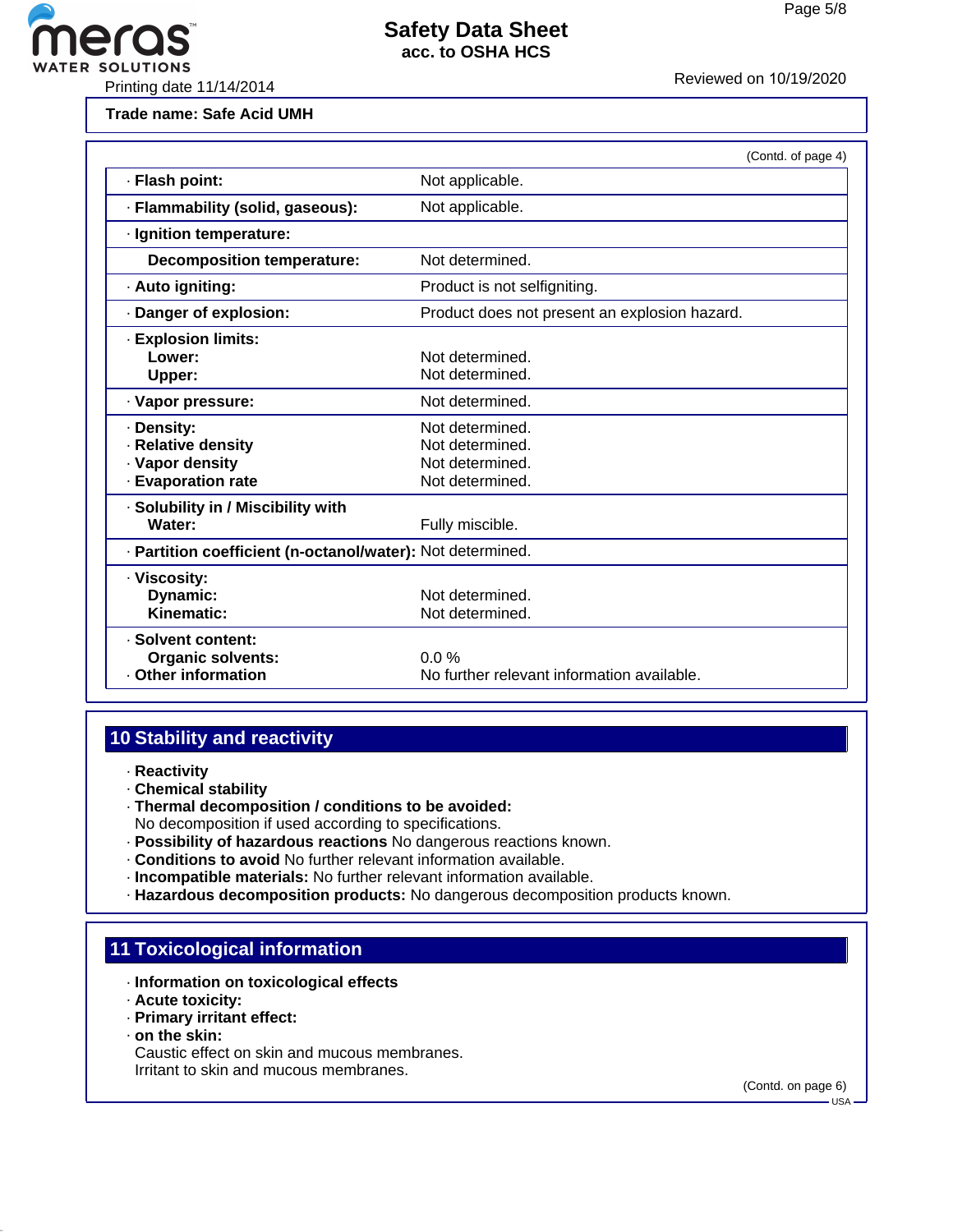

**Trade name: Safe Acid UMH**

| (Contd. of page 5)                                                                                                                |  |  |
|-----------------------------------------------------------------------------------------------------------------------------------|--|--|
| $\cdot$ on the eye:                                                                                                               |  |  |
| Strong caustic effect.                                                                                                            |  |  |
| Irritating effect.                                                                                                                |  |  |
| · Sensitization: No sensitizing effects known.                                                                                    |  |  |
| · Additional toxicological information:                                                                                           |  |  |
| The product shows the following dangers according to internally approved calculation methods for<br>preparations:                 |  |  |
| Corrosive                                                                                                                         |  |  |
| Irritant                                                                                                                          |  |  |
| Swallowing will lead to a strong caustic effect on mouth and throat and to the danger of perforation of<br>esophagus and stomach. |  |  |
| Carcinogenic categories                                                                                                           |  |  |
| · IARC (International Agency for Research on Cancer)                                                                              |  |  |
| None of the ingredients is listed.                                                                                                |  |  |
| · NTP (National Toxicology Program)                                                                                               |  |  |
| None of the ingredients is listed.                                                                                                |  |  |
| · OSHA-Ca (Occupational Safety & Health Administration)                                                                           |  |  |
| None of the ingredients is listed.                                                                                                |  |  |

## **12 Ecological information**

· **Toxicity**

- · **Aquatic toxicity:** No further relevant information available.
- · **Persistence and degradability** No further relevant information available.
- · **Bioaccumulative potential** No further relevant information available.
- · **Mobility in soil** No further relevant information available.
- · **Additional ecological information:**
- · **General notes:**

Water hazard class 1 (Self-assessment): slightly hazardous for water

Do not allow undiluted product or large quantities of it to reach ground water, water course or sewage system.

Must not reach bodies of water or drainage ditch undiluted or unneutralized.

- · **Results of PBT and vPvB assessment**
- · **PBT:** Not applicable.
- · **vPvB:** Not applicable.
- · **Other adverse effects** No further relevant information available.

#### **13 Disposal considerations**

#### · **Waste treatment methods**

· **Recommendation:**

Must not be disposed of together with household garbage. Do not allow product to reach sewage system.

- · **Uncleaned packagings:**
- · **Recommendation:** Disposal must be made according to official regulations.
- · **Recommended cleansing agent:** Water, if necessary with cleansing agents.

(Contd. on page 7)

USA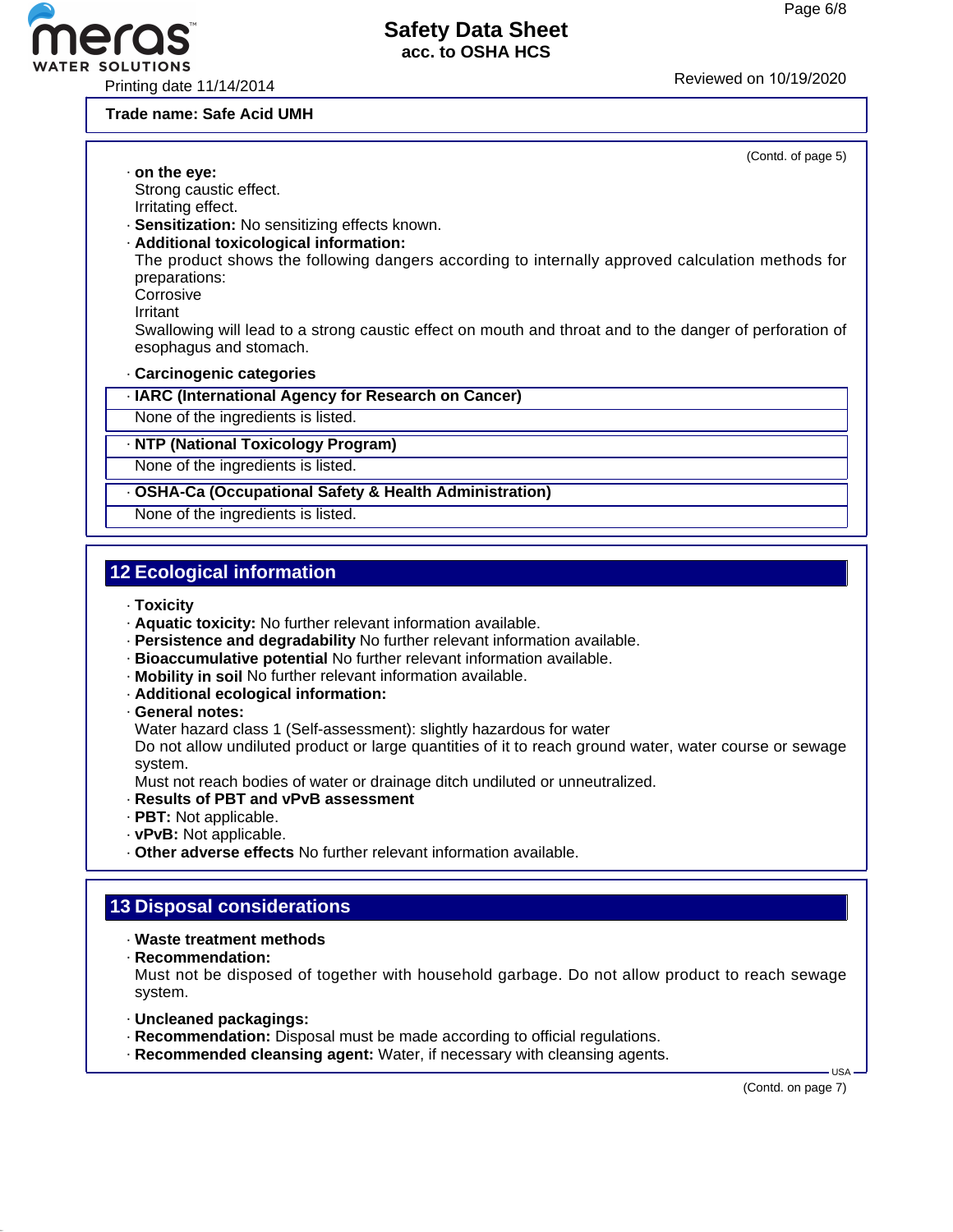ER SOLUTIONS<br>Reviewed on 10/19/2020<br>Printing date 11/14/2014

eros

**Trade name: Safe Acid UMH**

(Contd. of page 6)

| <b>14 Transport information</b>                                              |                 |
|------------------------------------------------------------------------------|-----------------|
| · UN-Number<br>· DOT, ADN, IMDG, IATA                                        | Void            |
| · UN proper shipping name<br>· DOT, ADN, IMDG, IATA                          | Void            |
| · Transport hazard class(es)                                                 |                 |
| · DOT, ADN, IMDG, IATA<br>· Class                                            | Void            |
| · Packing group<br>· DOT, IMDG, IATA                                         | Void            |
| · Environmental hazards:<br>· Marine pollutant:                              | No              |
| · Special precautions for user                                               | Not applicable. |
| · Transport in bulk according to Annex II of<br>MARPOL73/78 and the IBC Code | Not applicable. |
| - UN "Model Regulation":                                                     |                 |

#### **15 Regulatory information**

· **Safety, health and environmental regulations/legislation specific for the substance or mixture** · **Sara**

· **Section 355 (extremely hazardous substances):**

None of the ingredients is listed.

· **Section 313 (Specific toxic chemical listings):**

None of the ingredients is listed.

· **TSCA (Toxic Substances Control Act):**

All ingredients are listed.

· **Proposition 65**

· **Chemicals known to cause cancer:**

None of the ingredients is listed.

· **Chemicals known to cause reproductive toxicity for females:**

None of the ingredients is listed.

· **Chemicals known to cause reproductive toxicity for males:**

None of the ingredients is listed.

· **Chemicals known to cause developmental toxicity:**

None of the ingredients is listed.

#### · **Carcinogenic categories**

· **EPA (Environmental Protection Agency)**

None of the ingredients is listed.

· **TLV (Threshold Limit Value established by ACGIH)**

None of the ingredients is listed.

(Contd. on page 8)

USA